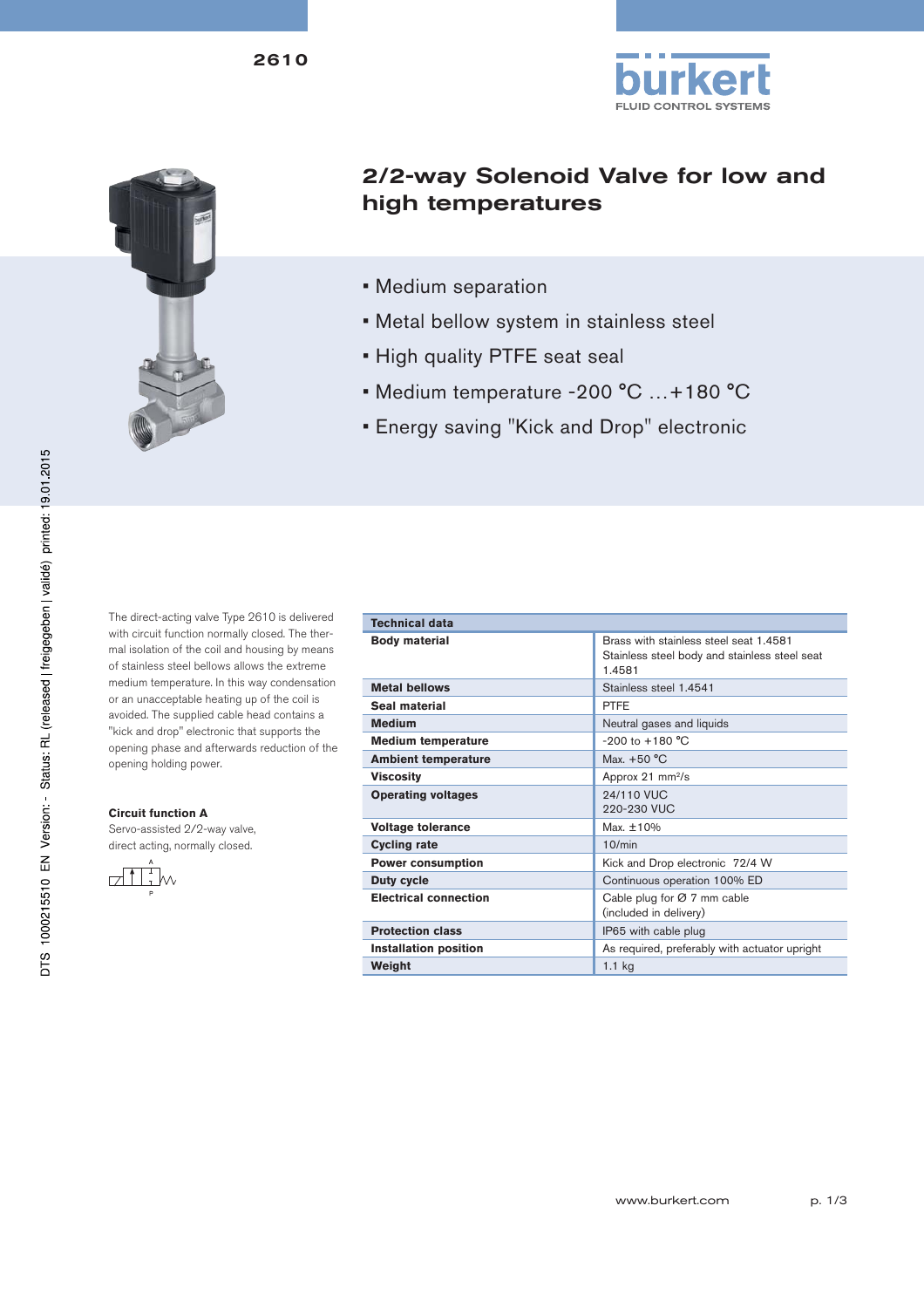

### Other technical data

|  | <b>Orifice</b> | <b>Ky value</b> | <b>Port</b>         | <b>Pressure</b> | <b>Power consumption</b> |                                   | <b>Response times</b> |              |
|--|----------------|-----------------|---------------------|-----------------|--------------------------|-----------------------------------|-----------------------|--------------|
|  | [mm]           | water $[m^3/h]$ | connection          | range [bar]     | Inrush [W]               | <b>Operation [W] Opening [ms]</b> |                       | Closing [ms] |
|  | 6.0            | 0.8             | G $1/4$ . NPT $1/4$ | $0 - 10$        | 72                       | $\overline{4}$                    | 100 to 200            | 300 to 500   |
|  | 8.0            | 0.9             | G $1/2$ . NPT $1/2$ | $0 - 10$        |                          |                                   |                       |              |
|  | 12.0           | 1.8             | G $1/2$ . NPT $1/2$ | $0 - 3.5$       |                          |                                   |                       |              |

#### **Flowrate: Kv value water [m3/h]**

Measured at +20°C, 1 bar pressure at valve inlet and free outlet

**Pressure values [bar]** 

Overpressure with respect to atmospheric pressure

| <b>Response times</b><br>[ms] | Measured at valve outlet at 6 bar and $+20$ °C |
|-------------------------------|------------------------------------------------|
| Opening                       | Pressure rise 0 to 90%,                        |
| <b>Closing</b>                | Pressure drop 100 to 10%                       |

## Dimensions [mm]



| DN | B   | $F1^{(1)}$ | $G1^{1}$         | $F2^{(1)}$ | G2 <sup>1</sup> | <b>SW</b> |
|----|-----|------------|------------------|------------|-----------------|-----------|
| 6  | 184 | 12         | G <sub>1/4</sub> | 10.0       | <b>NPT 1/4</b>  | 24        |
| 8  | 187 | 14         | G <sub>1/2</sub> | 13.5       | <b>NPT 1/2</b>  | 27        |
| 12 | 187 | 14         | G <sub>1/2</sub> | 13.5       | <b>NPT 1/2</b>  | 27        |